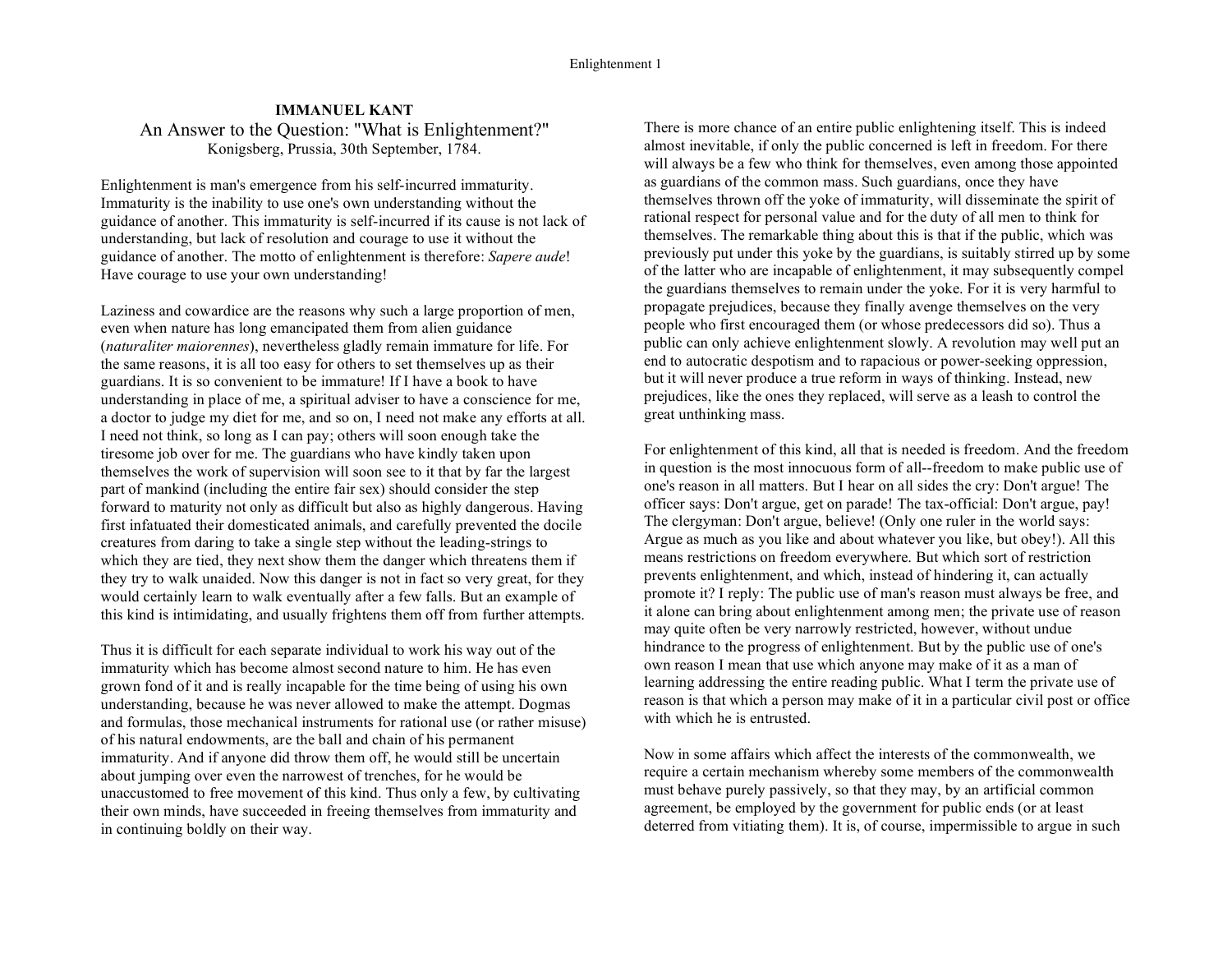cases; obedience is imperative. But in so far as this or that individual who acts as part of the machine also considers himself as a member of a complete commonwealth or even of cosmopolitan society, and thence as a man of learning who may through his writings address a public in the truest sense of the word, he may 'indeed argue without harming the affairs in which he is employed for some of the time in a passive capacity. Thus it would be very harmful if an officer receiving an order from his superiors were to quibble openly, while on duty, about the appropriateness or usefulness of the order in question. He must simply obey. But he cannot reasonably be banned from making observations as a man of learning on the errors in the military service, and from submitting these to his public for judgment. The citizen cannot refuse to pay the taxes imposed upon him; presumptuous criticisms of such taxes, where someone is called upon to pay them, may be punished as an outrage which could lead to general insubordination. Nonetheless, the same citizen does not contravene his civil obligations if, as a learned individual, he publicly voices his thoughts on the impropriety or even injustice of such fiscal measures. In the same way, a clergyman is bound to instruct his pupils and his congregation in accordance with the doctrines of the church he serves, for he was employed by it on that condition. But as a scholar, he is completely free as well as obliged to impart to the public all his carefully considered, well-intentioned thoughts on the mistaken aspects of those doctrines, and to offer suggestions for a better arrangement of religious and ecclesiastical affairs. And there is nothing in this which need trouble the conscience. For what he teaches in pursuit of his duties as an active servant of the church is presented by him as something which he is not empowered to teach at his own discretion, but which he is employed to expound in a prescribed manner and in someone else's name. He will say: Our church teaches this or that, and these are the arguments it uses. He then extracts as much practical value as possible for his congregation from precepts to which he would not himself subscribe with full conviction, but which he can nevertheless undertake to expound, since it is not in fact wholly impossible that they may contain truth. At all events, nothing opposed to the essence of religion is present in such doctrines. For if the clergyman thought he could find anything of this sort in them, he would not be able to carry out his official duties in good conscience, and would have to resign. Thus the use which someone employed as a teacher makes of his reason in the presence of his congregation is purely private, since a congregation, however large it is, is never any more than a domestic gathering. In view of this, he is not and cannot be free as a priest, since he is acting on a commission imposed from outside. Conversely, as a scholar addressing the real public (i.e. the world at large) through his writings, the clergyman making public use of his reason

enjoys unlimited freedom to use his own reason and to speak in his own person. For to maintain that the guardians of the people in spiritual matters should themselves be immature, is an absurdity which amounts to making absurdities permanent.

But should not a society of clergymen, for example an ecclesiastical synod or a venerable presbytery (as the Dutch call it), be entitled to commit itself by oath to a certain unalterable set of doctrines, in order to secure for all time a constant guardianship over each of its members, and through them over the people? I reply that this is quite impossible. A contract of this kind, concluded with a view to preventing all further enlightenment of mankind for ever, is absolutely null and void, even if it is ratified by the supreme power, by Imperial Diets and the most solemn peace treaties. One age cannot enter into an alliance on oath to put the next age in a position where it would be impossible for it to extend and correct its knowledge, particularly on such important matters, or to make any progress whatsoever in enlightenment. This would be a crime against human nature, whose original destiny lies precisely in such progress. Later generations are thus perfectly entitled to dismiss these agreements as unauthorized and criminal. To test whether any particular measure can be agreed upon as a law for a people, we need only ask whether a people could well impose such a law upon itself. This might well be possible for a specified short period as a means of introducing a certain order, pending, as it were, a better solution. This would also mean that each citizen, particularly the clergyman, would be given a free hand as a scholar to comment publicly, i.e. in his writings, on the inadequacies of current institutions. Meanwhile, the newly established order would continue to exist, until public insight into the nature of such matters had progressed and proved itself to the point where, by general consent (if not unanimously), a proposal could be submitted to the crown. This would seek to protect the congregations who had, for instance, agreed to alter their religious establishment in accordance with their own notions of what higher insight is, but it would not try to obstruct those who wanted to let things remain as before. But it is absolutely impermissible to agree, even for a single lifetime, to a permanent religious constitution which no-one might publicly question. For this would virtually nullify a phase in man's upward progress, thus making it fruitless and even detrimental to subsequent generations. A man may for his own person, and even then only for a limited period, postpone enlightening himself in matters he ought to know about. But to renounce such enlightenment completely, whether for his own person or even more so for later generations, means violating and trampling underfoot the sacred rights of mankind. But something which a people may not even impose upon itself